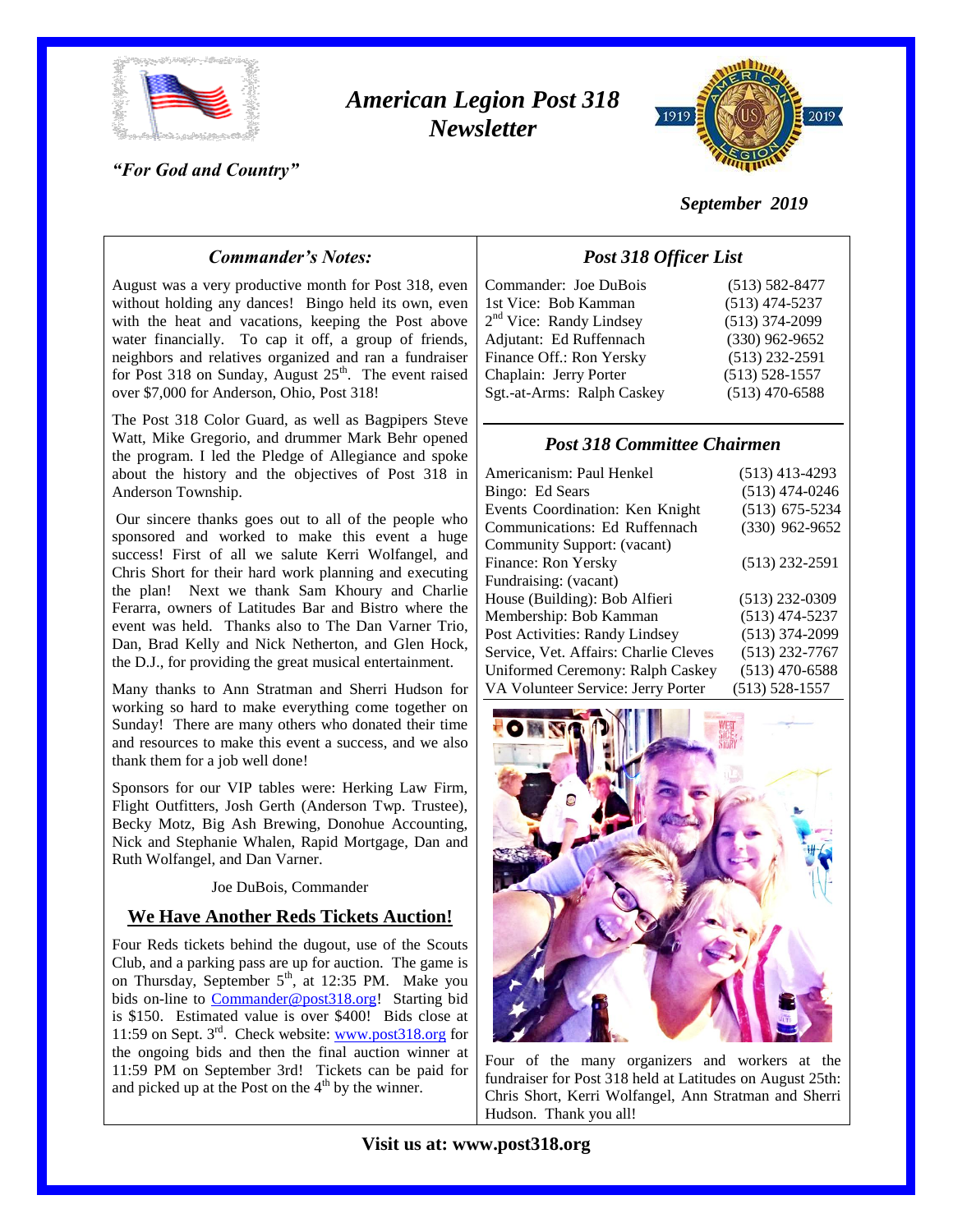## Fund Raising Update:

#### Bingo

The Post conducts bingo every Sunday. Except not this Sunday because it is Labor Day weekend! On Sunday, September  $8<sup>th</sup>$  we resume the regular schedule, so doors open at 4:30 PM, and preliminary games begin at 6 PM. All your favorite "pull tabs" are available. You can support the Post by either coming out to play, or by volunteering to work these events. Contact Bingo Manager, Ed Sears (474-0246) with any questions. For the month of August bingo earned \$4,242 of which \$890.00 was contributed to *Charities, Inc.*

#### Euchre

Euchre tournaments are conducted every Thursday night in the Club Room. Buy-in is \$5, \$2.50 going to the Post and \$2.50 going to prize money. This is a fun evening and is open to both our membership and the public. Doors open at 6:45 PM, and games begin at 7 PM. Contact Joe Baker (289-9044) with any questions. In August Euchre contributed \$342 to the Post.

#### Kroger Community Rewards

If you are a Kroger customer and are not currently supporting a charitable organization through *Kroger Community Rewards*, we would encourage you to do your part! Go on-line and sign up for *Kroger Rewards,*  selecting *American Legion Post 318 Charities***, Inc**. as your cause.

#### Amazon Smiles

*American Legion Post 318 Charities Inc.* is now registered with Amazon "*American Legion Post 318 Charities, Inc."* as your charity, Amazon donates 0.5% of all eligible purchases. To maximize our revenue opportunities, please share this information with family and friends. So, if you shop at Amazon and select Amazon Smiles, then "*American Legion Post 318 Charities Inc.*, you are contributing to our fundraising-- at no cost to you!

## \_\_\_\_\_\_\_\_\_\_\_\_\_\_\_\_\_\_\_\_\_\_\_\_\_\_\_\_\_\_\_\_\_\_\_\_\_\_\_\_\_\_\_\_\_ **Football Mania**

Football Mania closes on September  $5<sup>th</sup>$ , so if you want to play the game this season you must get your ticket stub and your payment to Dennis Sakal by September  $5^{\text{th}}!$ Call Dennis at (513) 335-3148 or e-mail: [dennis.sakal@gmail.com](mailto:dennis.sakal@gmail.com) He may have extra tickets if you want them. Dennis must have the ticket stubs and your payment in hand by September  $5<sup>th</sup>$ !

## Membership Update

We are off to a great start towards our membership quota of 161. Through Aug  $25<sup>th</sup>$ , we are  $2/3$ 's of the way to our quota of 161. Great job everyone on getting your renewals in. I still have 58 existing members that haven't submitted their renewals. I know, I know, you are telling me "But my card is still good until the end of Dec 2019." This is true; but, *we need to get the renewals processed so that the department and National can set their budgets for 2020.* Therefore, please try to get your renewals processed at your earliest convenience. It will also make my job easier!

#### 2019 Membership Scoreboard

| Paid as of 08/25/2019 | 108   |
|-----------------------|-------|
| 2019 Goal             | 165   |
| % of Goal             | 65.5% |
| 2019 Quota            | 161   |
| % of Quota            | 67.1% |
| Required for Quota    | 53    |
| Unpaid members        | 58    |

If you are *one of the 58 members that haven't paid* to date, please try to do so soon. We have a really good chance of hitting our goal this year. That would be the first time in the 5 years since I have been doing membership!

The President has signed the Legion Act. This permits anyone who has served in the Armed Forces since Dec 1941 and was honorably discharged to be granted membership into the American Legion. If you know of someone interested in joining our Post, please send them my way and I will be glad to follow up or forward me their contact information and I will be glad to contact them. We have 5 new members this year, which is really great. Let's keep this trend up and have another great membership year.

> Robert Kamman Membership Chairman

Bagpipers & Drummer at the fundraiser for Post 318 at Latitudes Bar & Bistro on August  $25<sup>th</sup>$ , 2019.

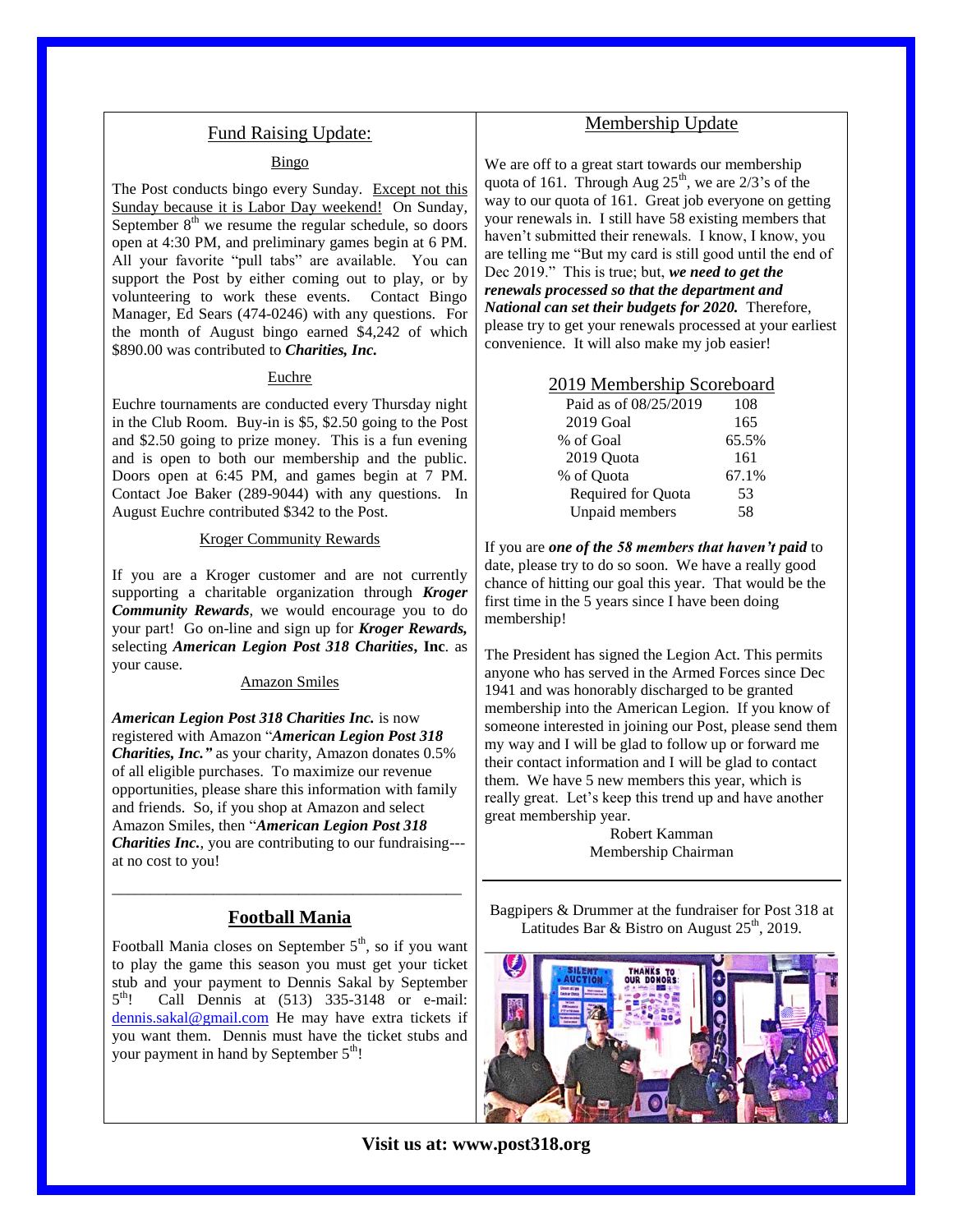## Let's Dance

With the calendar reading September, it's time to "strike up the bands", and we're starting off with a couple of really good ones.



The *Cincy Rockers* are kicking off our dance events with the theme entitled "Be True to Your School". So, break out the letter sweaters and come join us to relive those high school, or college days, of laughter and fun. While being entertained by the *Cincy Rockers,* you'll be with friends and loved ones, creating new memories.

*The Monday Night Big Band* returns to the *Patriot Center* Saturday, September 28<sup>th</sup>. This 18 piece group, now in their twenty-sixth year, is one of the region's premier swing bands.



The theme of this dance event is *"Swinging through the Decades". The Monday Night Big Band* will take you on a musical journey that will start in the swing era of the 30's and take you through to the horn bands of the 70's. From Count Basie to Chicago! If you want to get into the spirit of this event, come dressed in the style of your favorite decade. Whether you come to swing, or come to watch and listen, this is going to be an evening of fun and great entertainment.

**Tickets can be purchased in advance for \$10 by going to the Post web site [www.post138.org,](http://www.post138.org/) then click on the Special Events Tab, or you can call the ShowClix box office at 1-888-718-4253, Option 1, and ask about Patriot Center of Cincinnati Events. Advanced sales end at 12:00p on the day of the event. After that, tickets are sold at the door for \$12.50 cash.**

## *Need Help?*

If you're a veteran and need help obtaining any of your entitled benefits, please contact our Service Officer, Charlie Cleves. Charlie can be reached at (513) 232 7767, or via email at: [ccleves1@fuse.net.](mailto:ccleves1@fuse.net) He can also find out what benefits you are entitled to, and then show you how to apply for them.

If you are in need of a fellow veteran just to talk with, feel free to call Jerry Porter, our excellent Chaplain, at (513) 528-1557.

#### **In** Memoriam

Phyllis Martin donated \$1,000 to the Post in memory of her deceased husband, George Martin. Phyllis was recognized through the Ohio Veterans Honors Program by our Ohio State Senator, Steve Wilson, at our Annual Awards Program on July 20, 2019.

## Thank You, Roger (Letter)

\_\_\_\_\_\_\_\_\_\_\_\_\_\_\_\_\_\_\_\_\_\_\_\_\_\_\_\_\_\_\_\_\_\_\_\_\_\_\_\_

To: Mr. Roger Wade, Cintech Construction, Inc.

On behalf of Post 318, I want to thank you for your donation of 4 Reds tickets and a parking pass for the benefit of Post 318! Our member Chuck Smith won the online bidding for the tickets. **NOTE: Roger has just donated 4 more tickets!** Please see the new auction info on page one!

Roger, you are one of the reasons Post 318 is doing as much as we do for our veterans, our local community and our youth! Thanks again for the donation!

\_\_\_\_\_\_\_\_\_\_\_\_\_\_\_\_\_\_\_\_\_\_\_\_\_\_\_\_\_\_\_\_\_\_\_\_\_\_\_\_\_\_\_\_ Post 318 Color Guard for the Fundraiser at Latitudes Bar & Bistro in Anderson Township